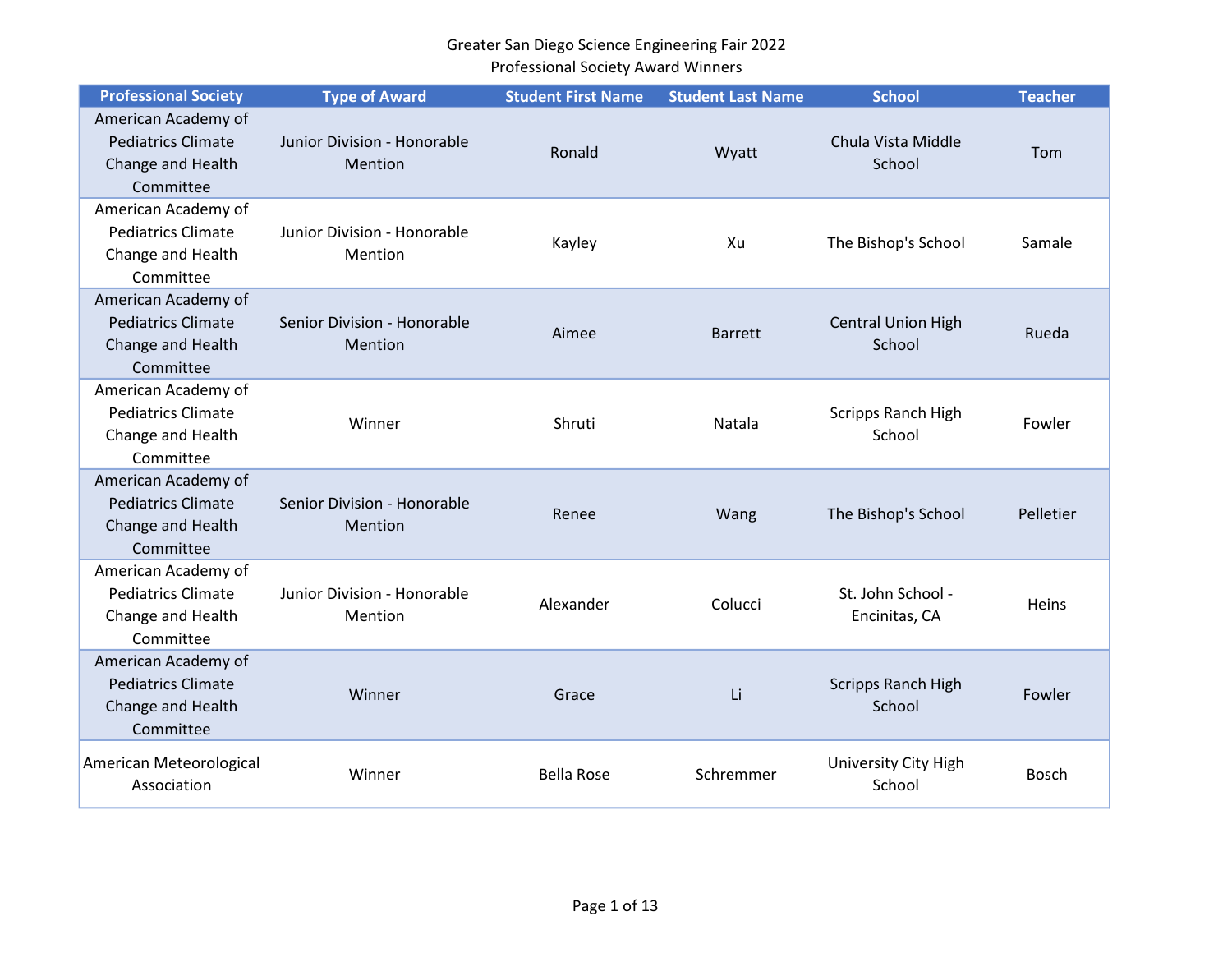| <b>Professional Society</b>                                                                                     | <b>Type of Award</b> | <b>Student First Name</b> | <b>Student Last Name</b> | <b>School</b>                                   | <b>Teacher</b> |
|-----------------------------------------------------------------------------------------------------------------|----------------------|---------------------------|--------------------------|-------------------------------------------------|----------------|
| American Psychological<br>Association                                                                           | Winner               | Priscila                  | Munoz                    | <b>Central Union High</b><br>School             | Rueda          |
| American Society of Civil<br>Engineers                                                                          | Winner               | Alana                     | <b>Bridges</b>           | St. Gregory The Great<br><b>Catholic School</b> | Dasgupta       |
| American Society of Civil<br>Engineers                                                                          | Winner               | Olivia                    | Poch                     | The Children's School                           | Quincannon     |
| American Society of Civil<br>Engineers                                                                          | Winner               | Logan                     | Whittle                  | Nazareth School                                 | Reed           |
| American Society of Non-<br><b>Destructive Testing (San</b><br>Diego Section)                                   | Winner               | Zoe                       | Fries                    | St. Didacus Parish<br>School                    | Miller         |
| American Society of Non-<br><b>Destructive Testing (San</b><br>Diego Section)                                   | Winner               | Sarah                     | Michelsen                | St. John School -<br>Encinitas, CA              | Heins          |
| American Society of Non-<br><b>Destructive Testing (San</b><br>Diego Section)                                   | Winner               | Nitika                    | Tatineni                 | Canyon Crest Academy                            | Hare           |
| <b>Armed Forces</b><br>Communications and<br><b>Electronics Association -</b><br><b>AFCEA (Junior Division)</b> | Winner               | Aditya                    | <b>Bisain</b>            | <b>Pacific Trails Middle</b><br>School          | Mareth         |
| <b>Armed Forces</b><br>Communications and<br><b>Electronics Association -</b><br><b>AFCEA (Junior Division)</b> | Winner               | Sebastian                 | <b>Flores</b>            | Mt. Helix Academy                               | MacDonald      |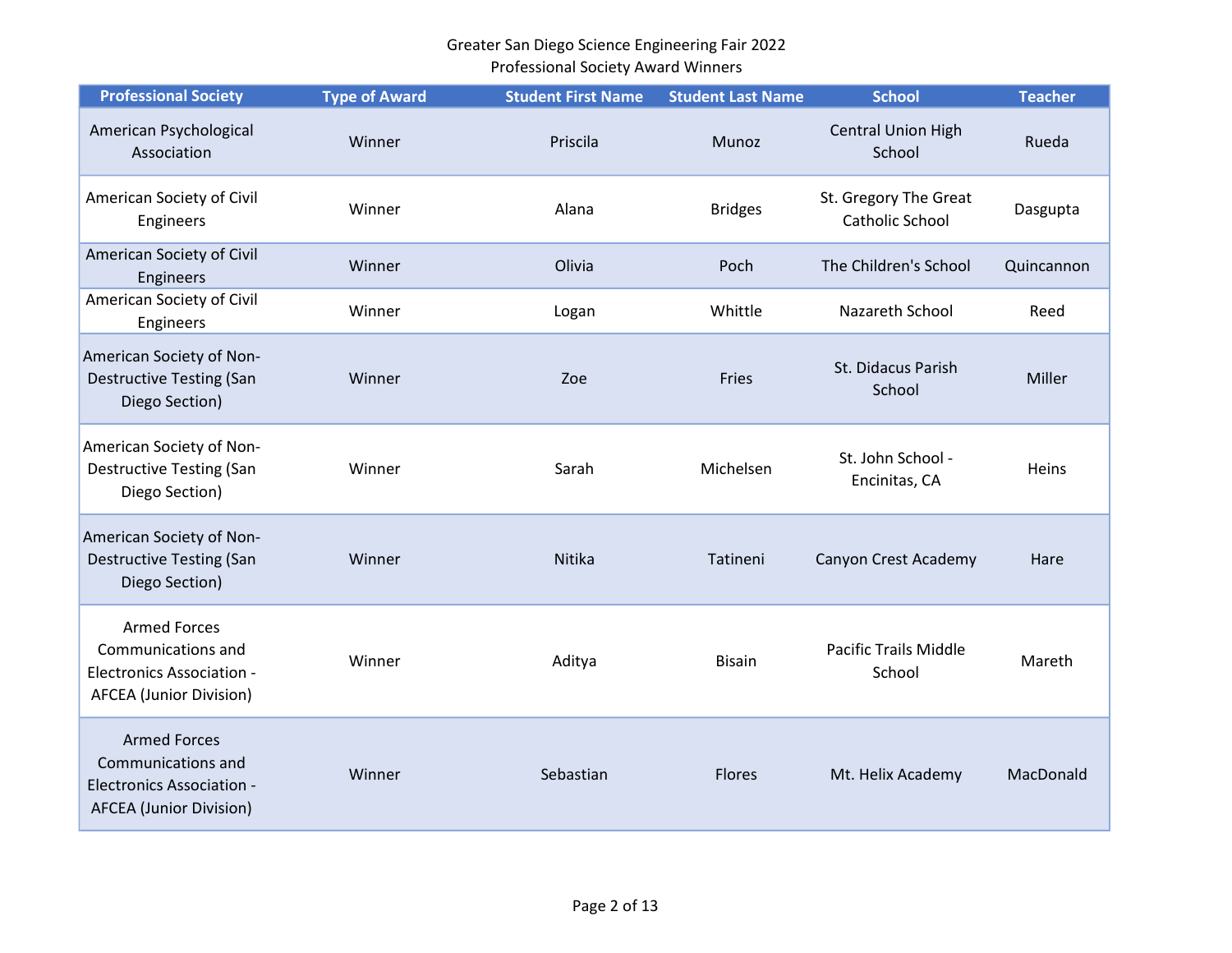| <b>Professional Society</b>                                                                                     | <b>Type of Award</b> | <b>Student First Name</b> | <b>Student Last Name</b> | <b>School</b>                                   | <b>Teacher</b> |
|-----------------------------------------------------------------------------------------------------------------|----------------------|---------------------------|--------------------------|-------------------------------------------------|----------------|
| <b>Armed Forces</b><br>Communications and<br><b>Electronics Association -</b><br><b>AFCEA (Junior Division)</b> | Winner               | <b>Dhruv</b>              | Bantval                  | <b>Pacific Trails Middle</b><br>School          | McVay          |
| <b>Armed Forces</b><br>Communications and<br><b>Electronics Association -</b><br><b>AFCEA</b> (Junior Division) | Winner               | Max                       | Zomerdyke                | St. Gregory The Great<br><b>Catholic School</b> | Dasgupta       |
| <b>Armed Forces</b><br>Communications and<br><b>Electronics Association -</b><br><b>AFCEA (Junior Division)</b> | Winner               | Matthew                   | Nagal                    | Mt. Helix Academy                               | MacDonald      |
| <b>Armed Forces</b><br>Communications and<br><b>Electronics Association -</b><br><b>AFCEA</b> (Senior Division) | Winner               | Amy                       | Wang                     | <b>Westview High School</b>                     | Zhong          |
| <b>Armed Forces</b><br>Communications and<br><b>Electronics Association -</b><br><b>AFCEA</b> (Senior Division) | Winner               | Peter                     | Radic                    | Canyon Crest Academy                            | Siegel         |
| <b>Armed Forces</b><br>Communications and<br><b>Electronics Association -</b><br><b>AFCEA</b> (Senior Division) | Winner               | Pranav                    | Bantval                  | Canyon Crest Academy                            | Siegel         |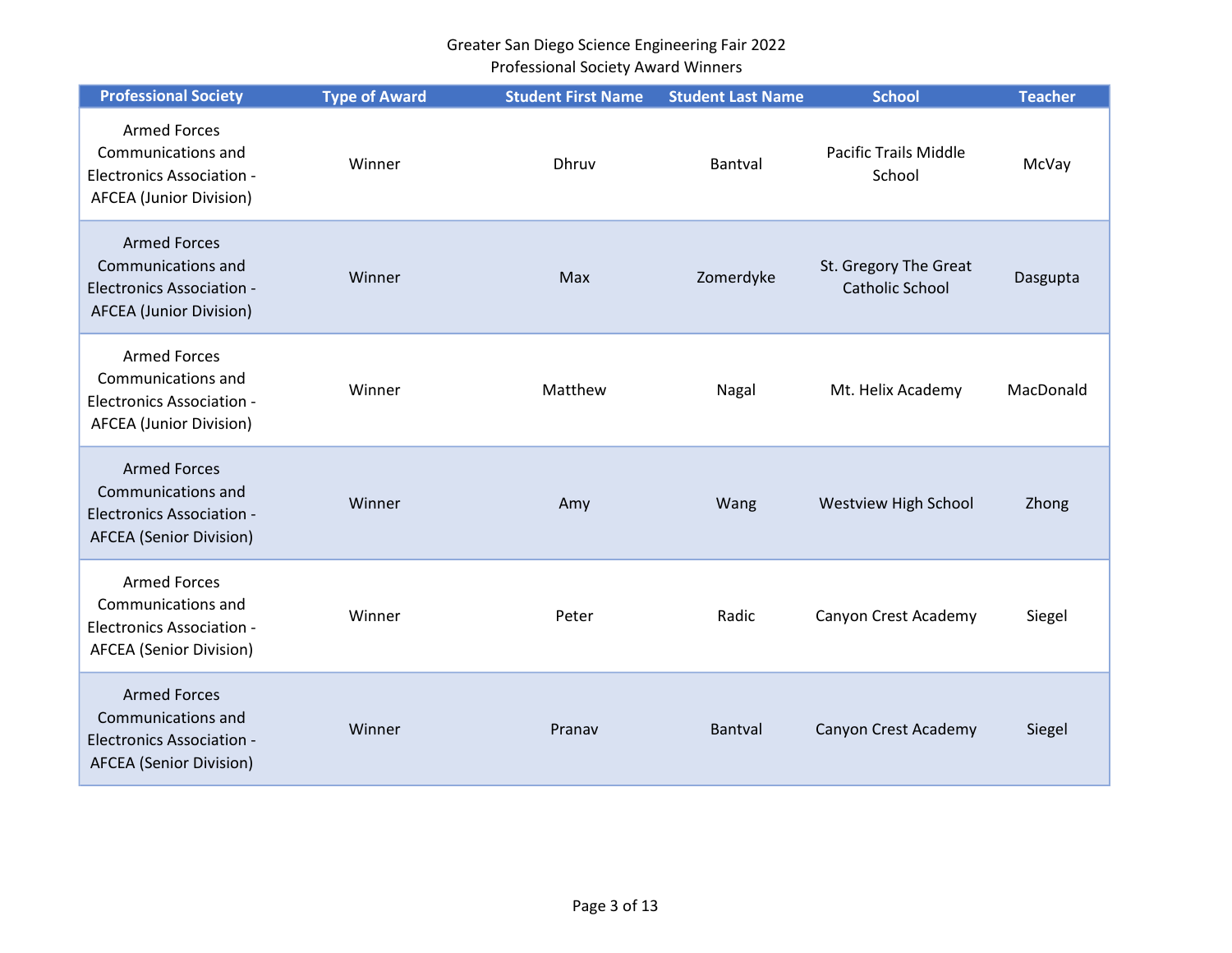| <b>Professional Society</b>                                                                                           | <b>Type of Award</b>                   | <b>Student First Name</b> | <b>Student Last Name</b> | <b>School</b>                                   | <b>Teacher</b> |
|-----------------------------------------------------------------------------------------------------------------------|----------------------------------------|---------------------------|--------------------------|-------------------------------------------------|----------------|
| <b>Armed Forces</b><br>Communications and<br><b>Electronics Association -</b><br><b>AFCEA</b> (Senior Division)       | Winner                                 | Ayush                     | Nayak                    | Westview High School                            | Halander       |
| <b>ASM Materials Education</b><br>Foundation                                                                          | Winner                                 | Renee                     | Wang                     | The Bishop's School                             | Pelletier      |
| <b>Association for Women</b><br>Geoscientists                                                                         | Winner                                 | Kayley                    | Xu                       | The Bishop's School                             | Samale         |
| California Association of<br><b>Professional Scientist</b><br>(CAPS)                                                  | Winner                                 | Aimee                     | <b>Barrett</b>           | <b>Central Union High</b><br>School             | Rueda          |
| California Environmental<br>Health<br>Association/County of<br>San Diego Department of<br><b>Environmental Health</b> | Winner                                 | Ronald                    | Wyatt                    | Chula Vista Middle<br>School                    | Tom            |
| California Environmental<br>Health<br>Association/County of<br>San Diego Department of<br><b>Environmental Health</b> | Winner                                 | Samuel                    | Lawrenz                  | St. Gregory The Great<br><b>Catholic School</b> | Dasgupta       |
| California School Nurse<br>Organization San Diego -<br>Imperial                                                       | Junior Division - 1st Place            | Leanne                    | Fan                      | Mesa Verde Middle<br>School                     | <b>Bird</b>    |
| California School Nurse<br>Organization San Diego -<br>Imperial                                                       | Senior Division - Honorable<br>Mention | Neha                      | Dandu                    | Canyon Crest Academy                            | Siegel         |
| California School Nurse<br>Organization San Diego -<br>Imperial                                                       | Junior Division - 2nd Place            | Dhruv                     | Bantval                  | <b>Pacific Trails Middle</b><br>School          | McVay          |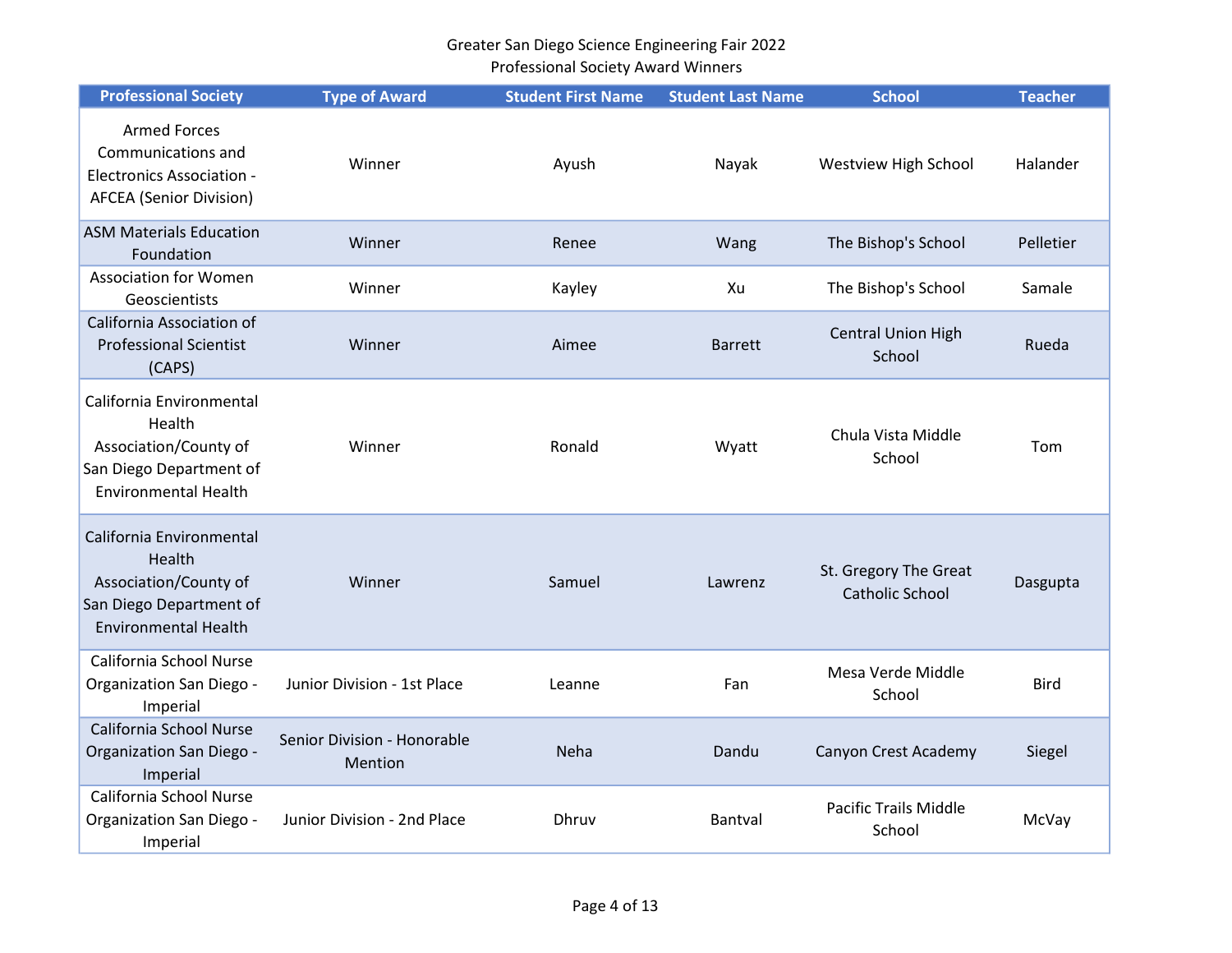| <b>Professional Society</b>                                    | <b>Type of Award</b>                   | <b>Student First Name</b> | <b>Student Last Name</b> | <b>School</b>                          | <b>Teacher</b> |
|----------------------------------------------------------------|----------------------------------------|---------------------------|--------------------------|----------------------------------------|----------------|
| <b>DOD STEM Leadership</b><br>Prize                            | Winner                                 | Leanne                    | Fan                      | Mesa Verde Middle<br>School            | <b>Bird</b>    |
| <b>DRS Daylight Solutions</b>                                  | Winner                                 | Alexander                 | Colucci                  | St. John School -<br>Encinitas, CA     | Heins          |
| <b>DRS Daylight Solutions</b>                                  | Winner                                 | Andrew                    | Li                       | Canyon Crest Academy                   | Siegel         |
| <b>DRS Daylight Solutions</b>                                  | Winner                                 | Vikramaditya              | Chandra                  | San Marcos High School                 | Bireddy        |
| <b>DRS Daylight Solutions</b>                                  | Winner                                 | <b>Demetrios</b>          | <b>Dresios</b>           | Carlsbad High School                   | <b>Bireddy</b> |
| <b>DRS Daylight Solutions</b>                                  | Winner                                 | Jocelyn                   | Zhang                    | Del Norte High School                  | Cheskaty       |
| <b>General Atomics Sciences</b><br><b>Education Foundation</b> | Junior Division - Honorable<br>Mention | Bernardo                  | Marce                    | Our Lady Of Guadalupe<br>Academy       | Patton         |
| <b>General Atomics Sciences</b><br><b>Education Foundation</b> | Junior Division - Honorable<br>Mention | Danielle                  | Leivers-Breise           | The Children's School                  | Quincannon     |
| <b>General Atomics Sciences</b><br><b>Education Foundation</b> | Winner                                 | Dhruv                     | Bantval                  | <b>Pacific Trails Middle</b><br>School | McVay          |
| <b>General Atomics Sciences</b><br><b>Education Foundation</b> | Senior Division - Honorable<br>Mention | Peter                     | Radic                    | Canyon Crest Academy                   | Siegel         |
| <b>General Atomics Sciences</b><br><b>Education Foundation</b> | Winner                                 | Kara                      | Fan                      | <b>Westview High School</b>            | Ingram         |
| <b>General Atomics Sciences</b><br><b>Education Foundation</b> | Senior Division - Honorable<br>Mention | Nitika                    | Tatineni                 | Canyon Crest Academy                   | Hare           |
| Kaiser Permanente                                              | Senior Division - Honorable<br>Mention | Daanya                    | Hussain                  | <b>Bright Horizon</b><br>Academy 9-12  | Naserelddin    |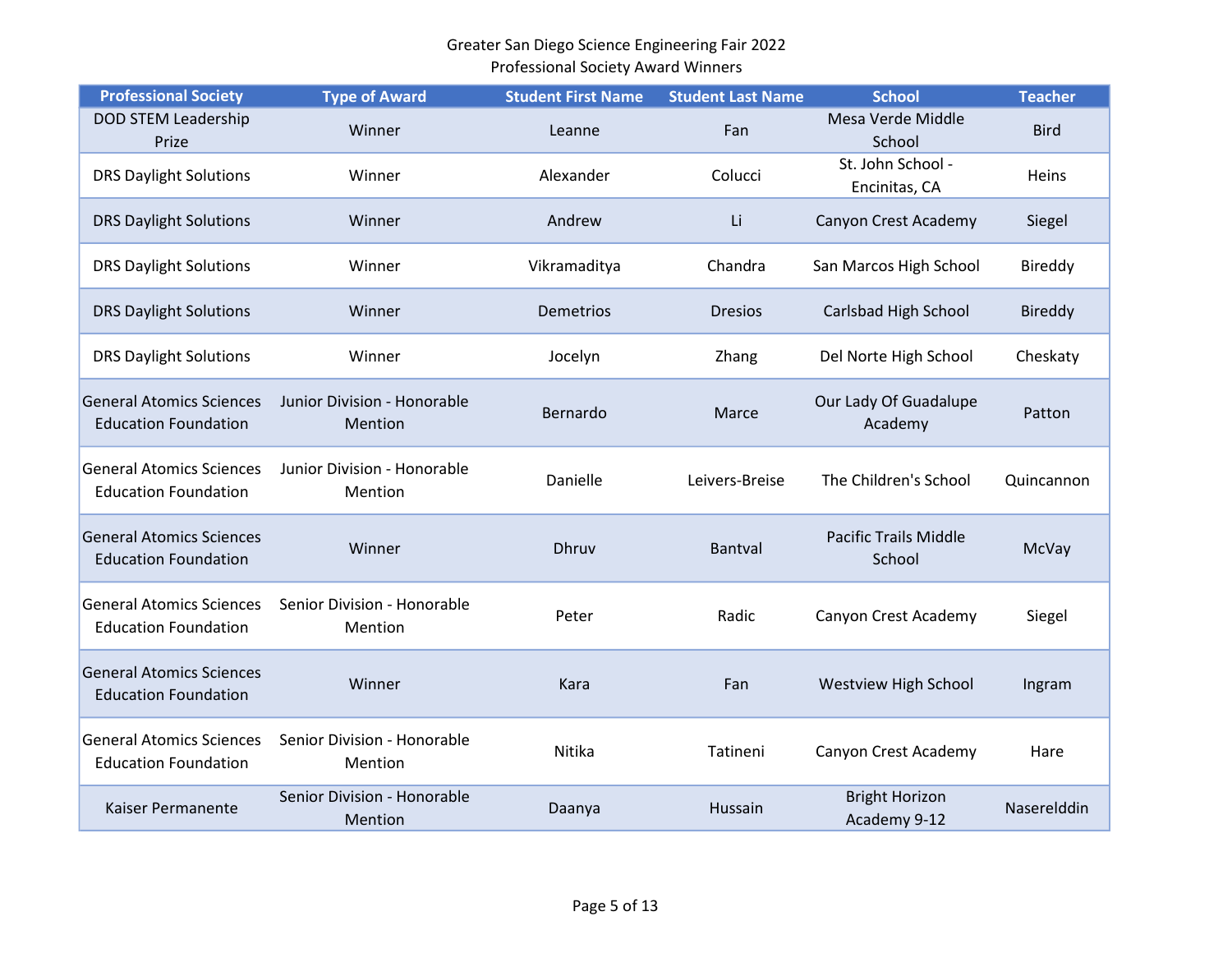| <b>Professional Society</b>                      | <b>Type of Award</b>                   | <b>Student First Name</b> | <b>Student Last Name</b> | <b>School</b>                         | <b>Teacher</b> |
|--------------------------------------------------|----------------------------------------|---------------------------|--------------------------|---------------------------------------|----------------|
| Kaiser Permanente                                | Senior Division - Honorable<br>Mention | Rozita                    | Kareem                   | <b>Bright Horizon</b><br>Academy 9-12 | Nasserelddin   |
| Kaiser Permanente                                | Winner                                 | <b>Neha</b>               | Dandu                    | Canyon Crest Academy                  | Siegel         |
| Kaiser Permanente                                | Senior Division - Honorable<br>Mention | Zeynep                    | Cotuk                    | Scripps Ranch High<br>School          | Fowler         |
| Kaiser Permanente                                | Senior Division - Honorable<br>Mention | Maanaskumar               | Gantla                   | Canyon Crest Academy                  | Siegel         |
| Kaiser Permanente                                | Winner                                 | Laya                      | Anusha Vijayanand        | Canyon Crest Academy                  | Siegel         |
| Lemelson Early Inventor                          | Winner                                 | Danielle                  | Leivers-Breise           | The Children's School                 | Quincannon     |
| <b>Marine Technology</b><br>Society              | Winner                                 | Sarah                     | Michelsen                | St. John School -<br>Encinitas, CA    | Heins          |
| <b>Marine Technology</b><br>Society              | Winner                                 | Issa                      | Alwazir                  | <b>Bright Horizon</b><br>Academy 9-12 | Naserelddin    |
| <b>Marine Technology</b><br>Society              | Winner                                 | Julian                    | Anderson                 | St. John School -<br>Encinitas, CA    | Heins          |
| <b>Marine Technology</b><br>Society              | Winner                                 | <b>Bella Rose</b>         | Schremmer                | University City High<br>School        | <b>Bosch</b>   |
| <b>Marine Technology</b><br>Society              | Winner                                 | Rohan                     | Bosworth                 | Poway High School                     | Woldseth       |
| Mu Alpha Theta                                   | Winner                                 | Shirley                   | Xu                       | The Bishop's School                   | Jaiclin        |
| <b>NASA EARTH System</b><br><b>Science Award</b> | Winner                                 | Shruti                    | Natala                   | Scripps Ranch High<br>School          | Fowler         |
| <b>NOAA Award</b>                                | Winner                                 | Shruti                    | Natala                   | Scripps Ranch High<br>School          | Fowler         |
| Office of Naval Research                         | Winner                                 | Sarah                     | Michelsen                | St. John School -<br>Encinitas, CA    | Heins          |
| Office of Naval Research                         | Winner                                 | Peter                     | Radic                    | Canyon Crest Academy                  | Siegel         |
| Office of Naval Research                         | Winner                                 | Nitika                    | Tatineni                 | Canyon Crest Academy                  | Hare           |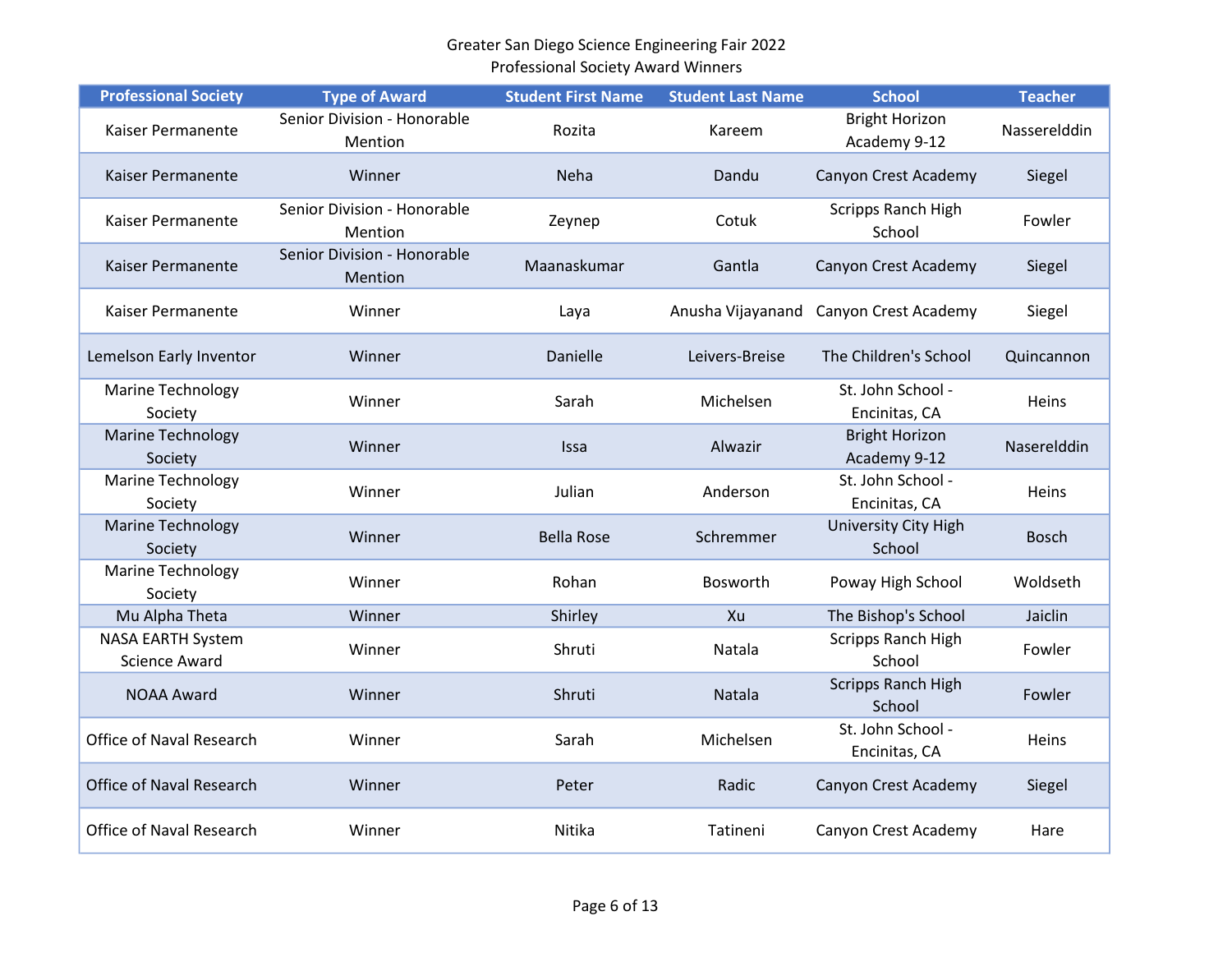| <b>Professional Society</b>                                                           | <b>Type of Award</b>        | <b>Student First Name</b> | <b>Student Last Name</b> | <b>School</b>                            | <b>Teacher</b> |
|---------------------------------------------------------------------------------------|-----------------------------|---------------------------|--------------------------|------------------------------------------|----------------|
| <b>Office of Naval Research</b>                                                       | Winner                      | Rohan                     | Bosworth                 | Poway High School                        | Woldseth       |
| Office of Naval Research                                                              | Winner                      | Max                       | Zomerdyke                | St. Gregory The Great<br>Catholic School | Dasgupta       |
| <b>Office of Naval Research</b>                                                       | Winner                      | Lucas                     | Michelsen                | St. John School -<br>Encinitas, CA       | Heins          |
| Office of Naval Research                                                              | Winner                      | William                   | Gao                      | Pacific Trails Middle<br>School          | Thacker        |
| <b>Price-Pottenger Nutrition</b><br>Foundation                                        | Winner                      | Tanya                     | Mandyam                  | Mesa Verde Middle<br>School              | <b>Woo</b>     |
| <b>Price-Pottenger Nutrition</b><br>Foundation                                        | Winner                      | Samuel                    | Lawrenz                  | St. Gregory The Great<br>Catholic School | Dasgupta       |
| Ricoh USA, Inc.                                                                       | Winner                      | Lannah                    | Garcia                   | Bonita Vista High<br>School              | Ekstein        |
| San Diego Astronomy<br>Association                                                    | Winner                      | Matthew                   | Nagal                    | Mt. Helix Academy                        | MacDonald      |
| San Diego Astronomy<br>Association                                                    | Senior Division - 2nd Place | Nandana                   | Madhukara                | Canyon Crest Academy                     | Fisher         |
| San Diego Astronomy<br>Association                                                    | Senior Division - 1st Place | Andrew                    | Li                       | Canyon Crest Academy                     | Siegel         |
| San Diego Astronomy<br>Association                                                    | Senior Division - 1st Place | Vikramaditya              | Chandra                  | San Marcos High School                   | <b>Bireddy</b> |
| San Diego Astronomy<br>Association                                                    | Senior Division- 1st Place  | Demetrios                 | <b>Dresios</b>           | Carlsbad High School                     | Bireddy        |
| San Diego Chapter -<br>American Society of<br><b>Materials International</b><br>(ASM) | Winner                      | Zeynep                    | Cotuk                    | Scripps Ranch High<br>School             | Fowler         |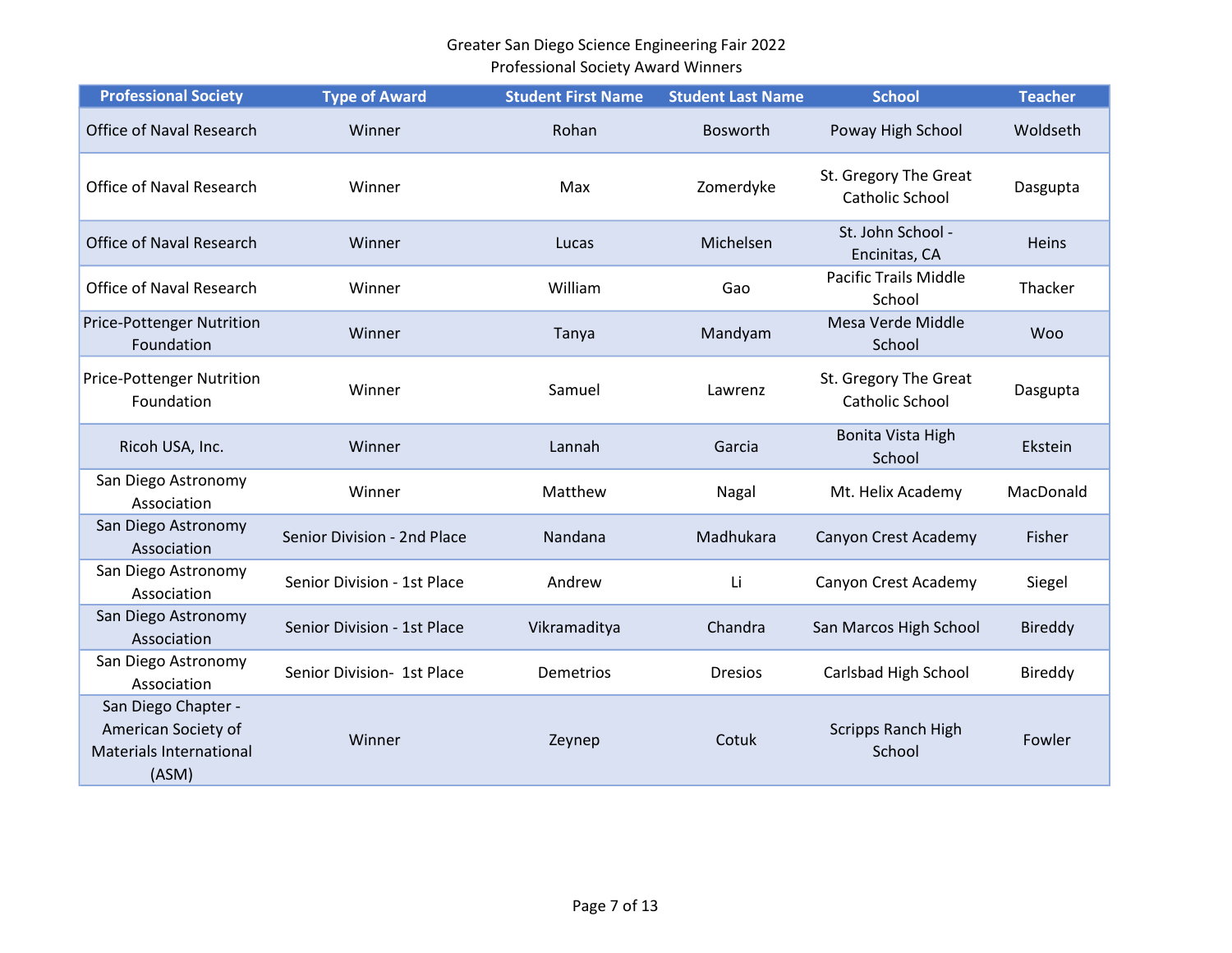| <b>Professional Society</b>                                                           | <b>Type of Award</b>                   | <b>Student First Name</b> | <b>Student Last Name</b> | <b>School</b>                                   | <b>Teacher</b> |
|---------------------------------------------------------------------------------------|----------------------------------------|---------------------------|--------------------------|-------------------------------------------------|----------------|
| San Diego Chapter -<br>American Society of<br><b>Materials International</b><br>(ASM) | Winner                                 | Antonio                   | Moreno                   | St. Peter The Apostle<br><b>Catholic School</b> | Fantano        |
| San Diego Chapter -<br>American Society of<br><b>Materials International</b><br>(ASM) | Senior Division - Honorable<br>Mention | Kara                      | Fan                      | Westview High School                            | Ingram         |
| San Diego Chapter -<br>American Society of<br><b>Materials International</b><br>(ASM) | Junior Division - Honorable<br>Mention | Sofia                     | Jones                    | St. Didacus Parish<br>School                    | Miller         |
| San Diego Chapter -<br>American Society of<br>Materials International<br>(ASM)        | Junior Division - Honorable<br>Mention | Olivia                    | Fritzler                 | St. Didacus Parish<br>School                    | Miller         |
| San Diego County<br><b>Veterinary Medical</b><br>Association                          | Junior Division - 2nd Place            | Ronald                    | Wyatt                    | Chula Vista Middle<br>School                    | Tom            |
| San Diego County<br><b>Veterinary Medical</b><br>Association                          | Junior Division - 1st Place            | Omar                      | Abdulaziz                | <b>Bright Horizon</b><br>Academy 6-8            | Naserelddin    |
| San Diego County<br><b>Veterinary Medical</b><br>Association                          | Junior Division - 2nd Place            | Ava                       | <b>Brocious</b>          | The Children's School                           | Quincannon     |
| San Diego County Water<br>Authority                                                   | Winner                                 | Alana                     | <b>Bridges</b>           | St. Gregory The Great<br><b>Catholic School</b> | Dasgupta       |
| San Diego County Water<br>Authority                                                   | Winner                                 | Cassidy                   | Chan                     | St. Michael's School -<br>Poway                 | Ray            |
| San Diego County Water<br>Authority                                                   | Winner                                 | Jessica                   | Talavera                 | St. Michael's School -<br>Poway                 | Ray            |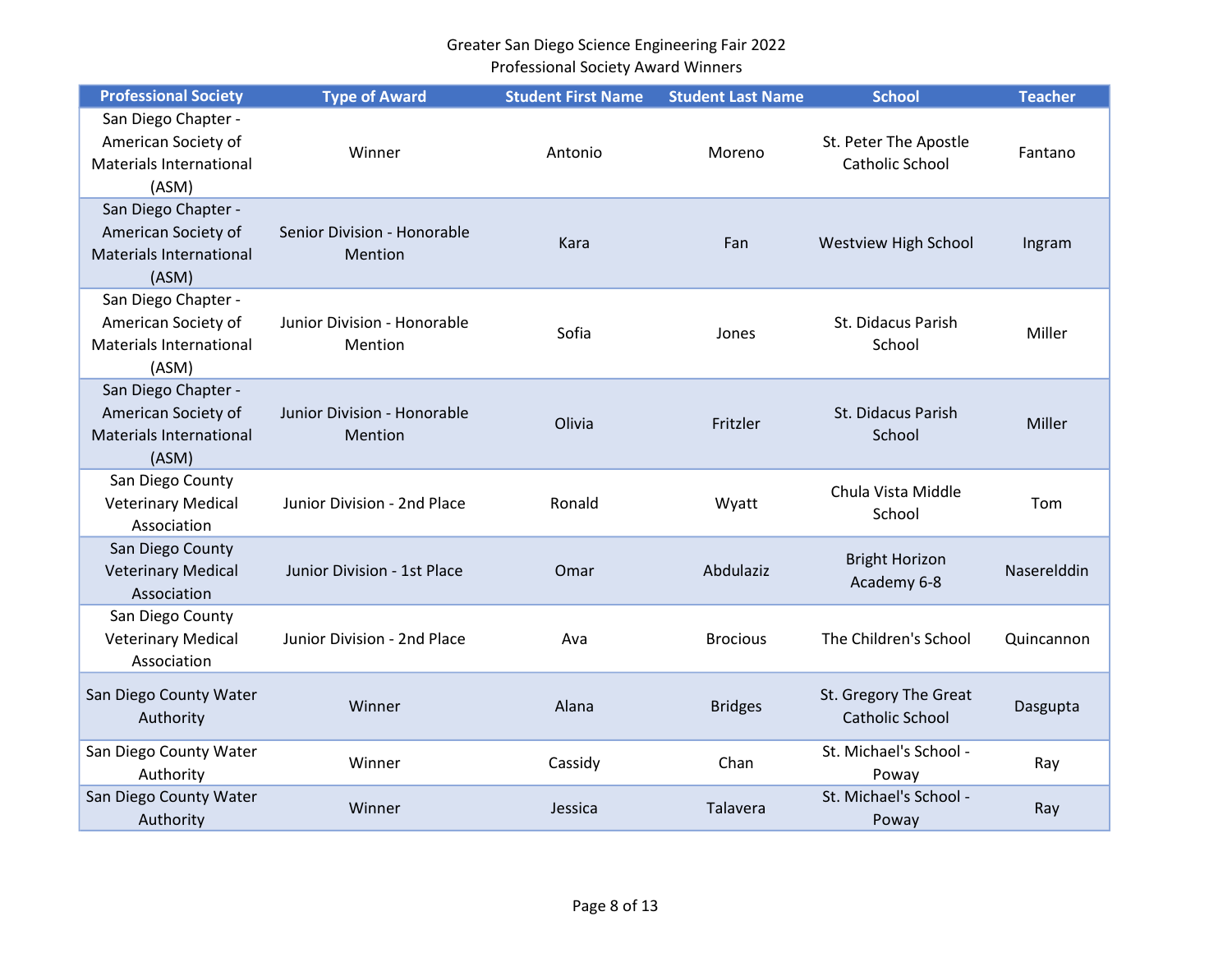|                             |                      | Professional Society Award Winners |                          |                       |                |
|-----------------------------|----------------------|------------------------------------|--------------------------|-----------------------|----------------|
| <b>Professional Society</b> | <b>Type of Award</b> | <b>Student First Name</b>          | <b>Student Last Name</b> | <b>School</b>         | Teacher        |
| an Diego County Water       |                      |                                    |                          | Bonita Vista High     | <b>Ekstein</b> |
| Authority                   | Winner               | William                            | Mavwood                  | School                |                |
| an Diago County Water.      |                      |                                    |                          | <b>Rright Horizon</b> |                |

| San Diego County Water<br>Authority    | Winner                           | William     | Maywood    | Bonita Vista High<br>School           | Ekstein     |
|----------------------------------------|----------------------------------|-------------|------------|---------------------------------------|-------------|
| San Diego County Water<br>Authority    | Winner                           | <b>Issa</b> | Alwazir    | <b>Bright Horizon</b><br>Academy 9-12 | Naserelddin |
| San Diego County Water<br>Authority    | Winner                           | Fahad       | Majidi     | <b>Bright Horizon</b><br>Academy 9-12 | Naserelddin |
| San Diego County Water<br>Authority    | Winner                           | Paddy       | Ward       | St. Didacus Parish<br>School          | Miller      |
| San Diego Psychological<br>Association | 2nd Place - 8th Grade            | Elizabeth   | Cabrera    | St. Didacus Parish<br>School          | Miller      |
| San Diego Psychological<br>Association | Honorable Mention - 8th<br>Grade | Ashlyn      | Esbeck     | St. John School -<br>Encinitas, CA    | Heins       |
| San Diego Psychological<br>Association | 1st Place - 7th Grade            | Maliya      | Montemayor | St. John School -<br>Encinitas, CA    | Heins       |
| San Diego Psychological<br>Association | 2nd Place - 7th Grade            | Lily        | Goncalves  | St. John School -<br>Encinitas, CA    | Heins       |
| San Diego Psychological<br>Association | 1st Place - 8th Grade            | Yasmina     | Moore      | City Tree Christian<br>School 6-8     | Lee         |
| San Diego Psychological<br>Association | Honorable Mention - 7th<br>Grade | Caelyn      | Cabarios   | <b>Bonita Vista Middle</b><br>School  | Shimasaki   |
| San Diego Psychological<br>Association | Honorable Mention - 8th<br>Grade | Eliora      | Weissler   | Soille San Diego<br>Hebrew Day School | Jones       |
| San Diego Psychological<br>Association | 3rd Place - 7th Grade            | Hannah      | Khong      | St. Michael's School -<br>Poway       | Ray         |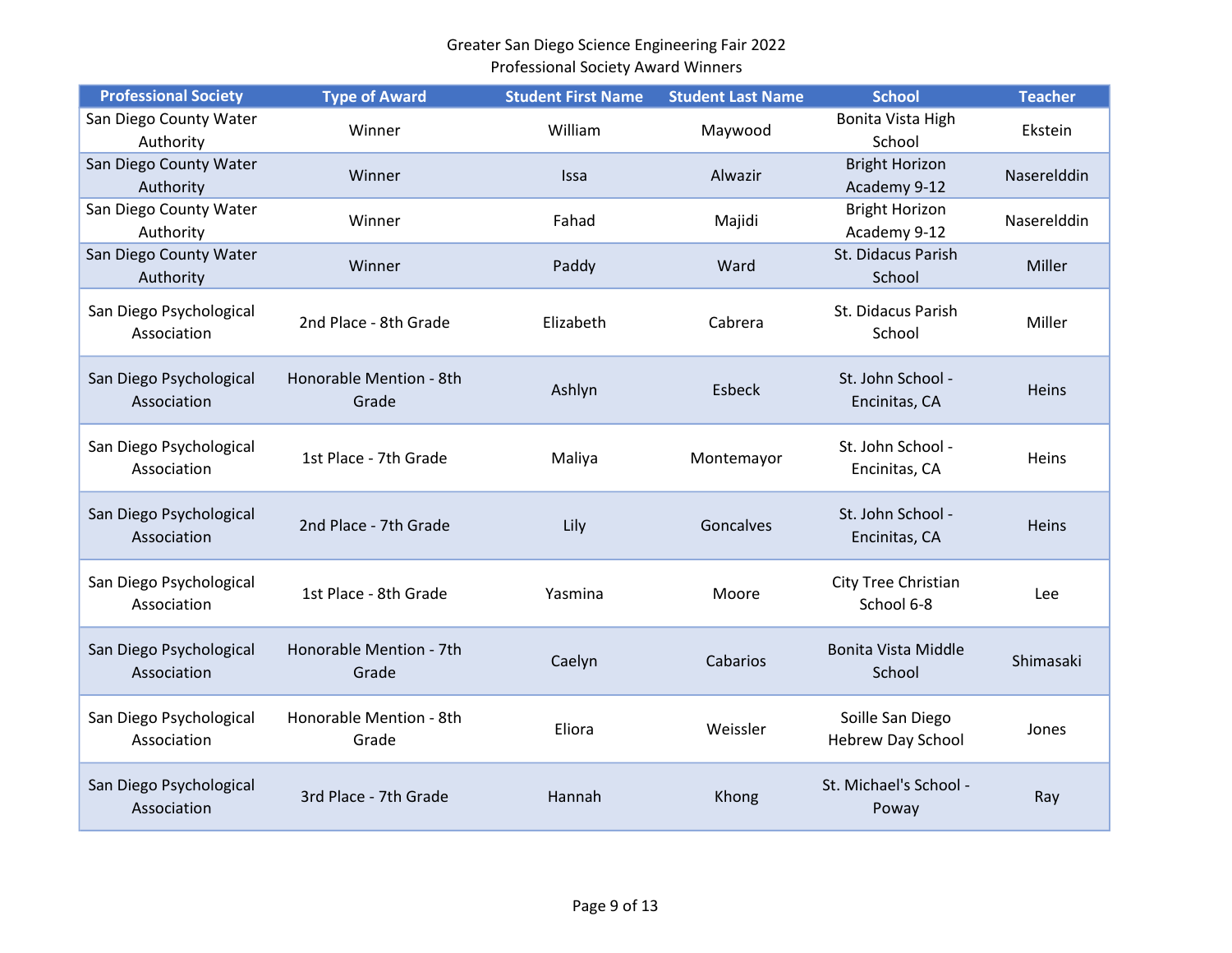| <b>Professional Society</b>            | <b>Type of Award</b>                          | <b>Student First Name</b> | <b>Student Last Name</b> | <b>School</b>                         | <b>Teacher</b> |
|----------------------------------------|-----------------------------------------------|---------------------------|--------------------------|---------------------------------------|----------------|
| San Diego Psychological<br>Association | 3rd Place - 8th Grade                         | Leandra                   | Liem                     | Stella Maris Academy                  | Flores         |
| San Diego Psychological<br>Association | 3rd Place - 8th Grade                         | Lauren                    | Hill                     | Stella Maris Academy                  | <b>Flores</b>  |
| San Diego Psychological<br>Association | Honorable Mention - 7th<br>Grade              | Xavier                    | Caro                     | St. Michael's School -<br>Poway       | Ray            |
| San Diego Psychological<br>Association | Honorable Mention - 7th<br>Grade              | Aya                       | Ajanovic                 | <b>Bright Horizon</b><br>Academy 6-8  | Naserelddin    |
| San Diego Psychological<br>Association | Honorable Mention - 7th<br>Grade              | Kennedy                   | Hall                     | Mt. Helix Academy                     | MacDonald      |
| San Diego Psychological<br>Association | 4th Place - 7th Grade                         | <b>Branden</b>            | Soukup                   | Mt. Helix Academy                     | MacDonald      |
| San Diego Psychological<br>Association | Honorable Mention - 7th<br>Grade              | James                     | McCabe                   | St. Michael's School -<br>Poway       | Ray            |
| San Diego Psychological<br>Association | 2nd Place - Senior Division                   | Priscila                  | Munoz                    | <b>Central Union High</b><br>School   | Rueda          |
| San Diego Psychological<br>Association | 1st Place - Senior Division                   | <b>Natalie</b>            | <b>Botello</b>           | Central Union High<br>School          | Rueda          |
| San Diego Psychological<br>Association | Honorable Mention - Senior<br>Division        | Alynna                    | Figueroa                 | <b>Central Union High</b><br>School   | Rueda          |
| San Diego Psychological<br>Association | Honorable Mention - Senior<br><b>Division</b> | Samiya                    | Mohamed                  | <b>Bright Horizon</b><br>Academy 9-12 | Naserelddin    |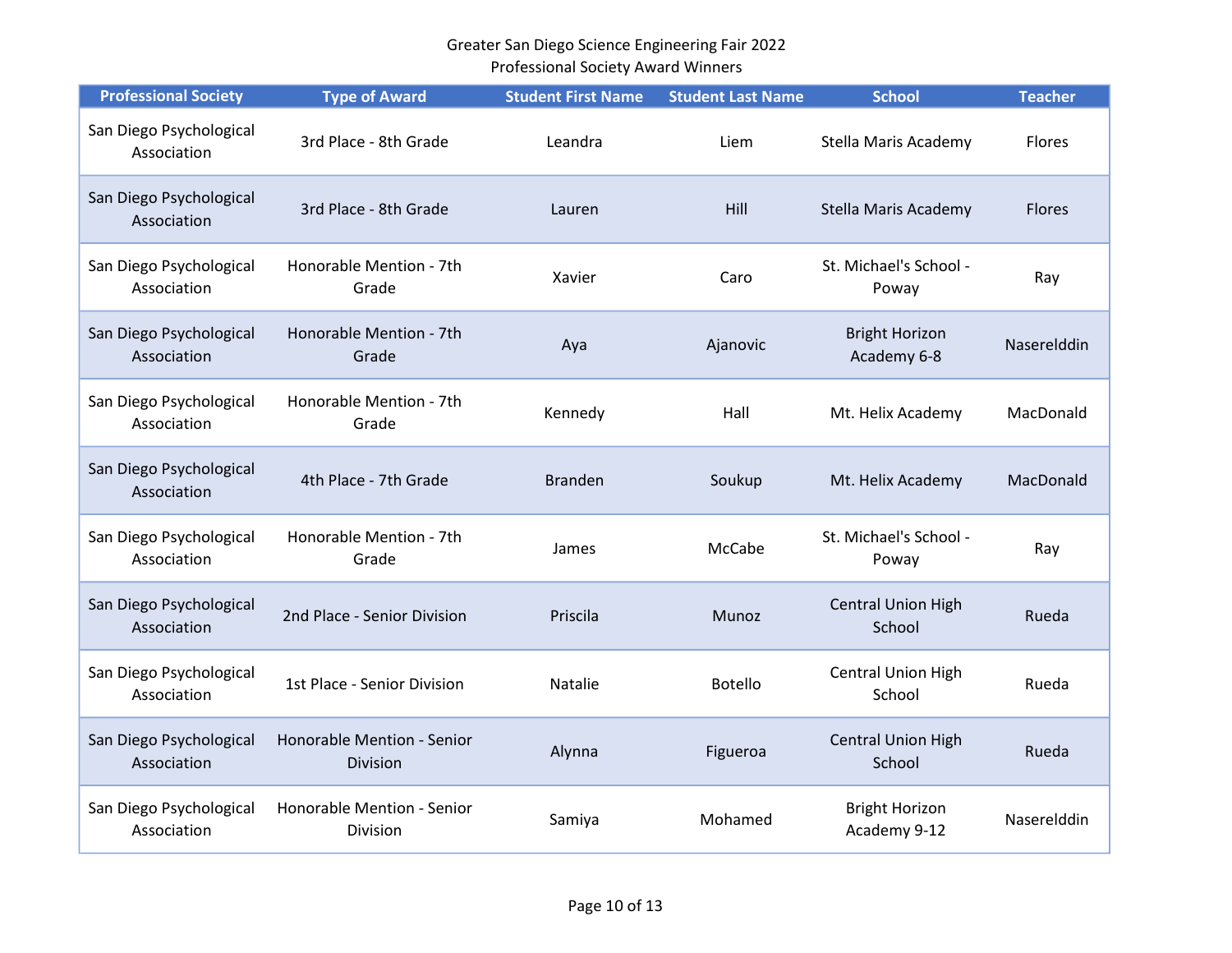| <b>Professional Society</b>                                        | <b>Type of Award</b>        | <b>Student First Name</b> | <b>Student Last Name</b> | <b>School</b>                                   | <b>Teacher</b> |
|--------------------------------------------------------------------|-----------------------------|---------------------------|--------------------------|-------------------------------------------------|----------------|
| Society for In Vitro<br><b>Biology</b>                             | Winner                      | Audrey                    | Zeng                     | Del Norte High School                           | Cheskaty       |
| Society of American<br>Military Engineers - San<br>Diego Post      | Winner                      | Penelope                  | Hertzog                  | St. Gregory The Great<br><b>Catholic School</b> | Dasgupta       |
| Society of American<br>Military Engineers - San<br>Diego Post      | Winner                      | Shruti                    | <b>Natala</b>            | <b>Scripps Ranch High</b><br>School             | Fowler         |
| Society of American<br>Military Engineers - San<br>Diego Post      | Winner                      | Dhruv                     | Bantval                  | <b>Pacific Trails Middle</b><br>School          | McVay          |
| Society of American<br>Military Engineers - San<br>Diego Post      | Winner                      | Shiloh                    | Dimenstein               | Soille San Diego<br><b>Hebrew Day School</b>    | Jones          |
| Society of American<br>Military Engineers - San<br>Diego Post      | Winner                      | Luke                      | Qiao                     | Canyon Crest Academy                            | Siegel         |
| Society of American<br>Military Engineers - San<br>Diego Post      | Winner                      | Nitika                    | Tatineni                 | Canyon Crest Academy                            | Hare           |
| Society of Women<br>Engineers - San Diego<br><b>County Section</b> | Senior Division - 1st Place | Sanjana                   | Kumar                    | <b>Francis Parker School</b>                    | Pierce         |
| Society of Women<br>Engineers - San Diego<br><b>County Section</b> | Junior Division - 2nd Place | Sarah                     | Michelsen                | St. John School -<br>Encinitas, CA              | <b>Heins</b>   |
| Society of Women<br>Engineers - San Diego<br><b>County Section</b> | Junior Division - 1st Place | Danielle                  | Leivers-Breise           | The Children's School                           | Quincannon     |
| Society of Women<br>Engineers - San Diego<br><b>County Section</b> | Junior Division - 3rd Place | Hannah                    | Housden                  | The Children's School                           | Quincannon     |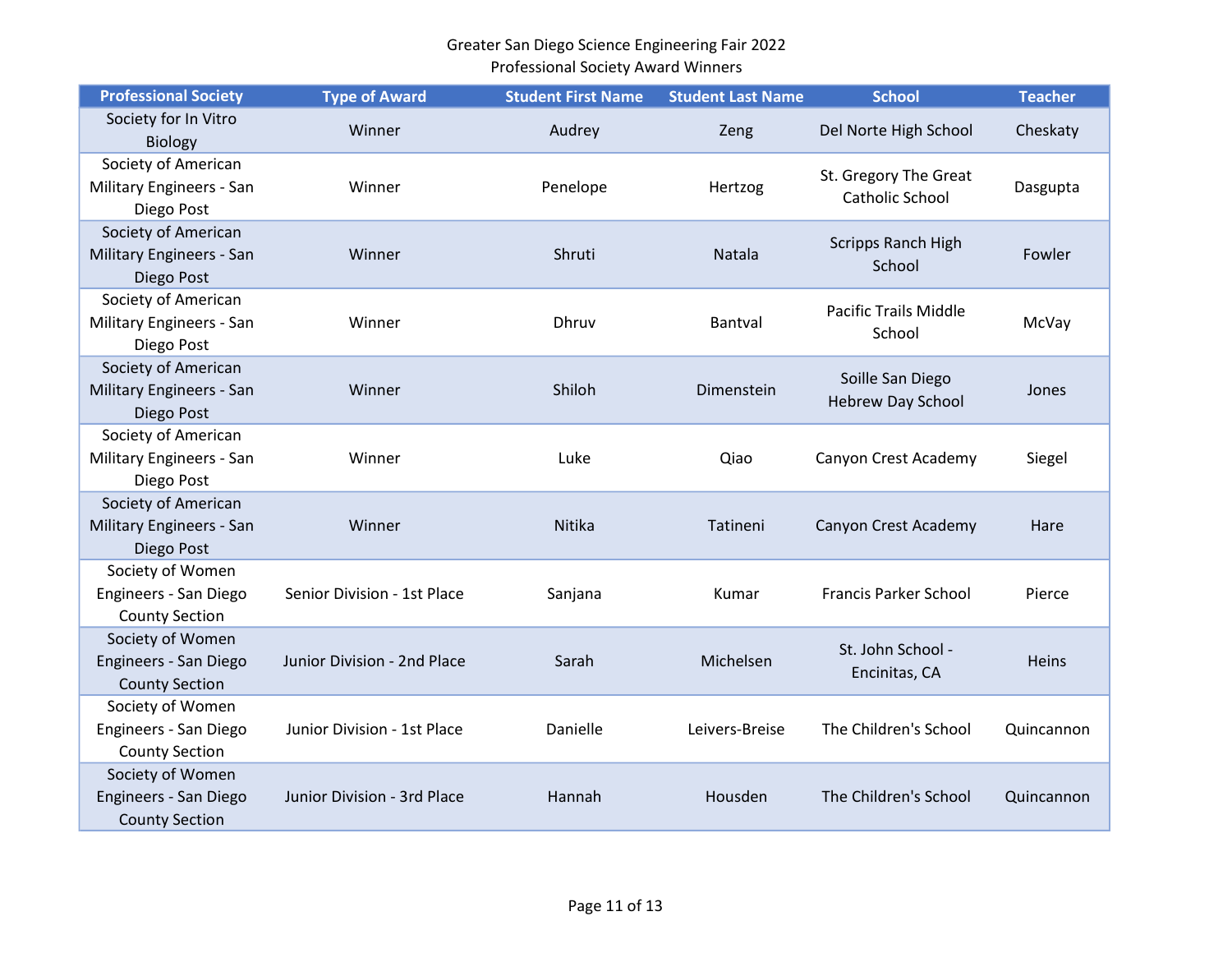| <b>Professional Society</b>                                        | <b>Type of Award</b>                   | <b>Student First Name</b> | <b>Student Last Name</b> | <b>School</b>                         | <b>Teacher</b> |
|--------------------------------------------------------------------|----------------------------------------|---------------------------|--------------------------|---------------------------------------|----------------|
| Society of Women<br>Engineers - San Diego<br><b>County Section</b> | Senior Division - 3rd Place            | Jessica                   | <b>McWilliams</b>        | Scripps Ranch High<br>School          | Fowler         |
| Society of Women<br>Engineers - San Diego<br><b>County Section</b> | Senior Division - 2nd Place            | <b>Bella Rose</b>         | Schremmer                | University City High<br>School        | <b>Bosch</b>   |
| Stockholm Jr. Water<br>Prize                                       | Winner                                 | Sarah                     | Gao                      | Canyon Crest Academy                  | Siegel         |
| Stockholm Jr. Water<br>Prize                                       | Winner                                 | Aimee                     | <b>Barrett</b>           | <b>Central Union High</b><br>School   | Rueda          |
| Stockholm Jr. Water<br>Prize                                       | Winner                                 | Issa                      | Alwazir                  | <b>Bright Horizon</b><br>Academy 9-12 | Naserelddin    |
| Stockholm Jr. Water<br>Prize                                       | Winner                                 | Shruti                    | Natala                   | <b>Scripps Ranch High</b><br>School   | Fowler         |
| Stockholm Jr. Water<br>Prize                                       | Winner                                 | <b>Bella Rose</b>         | Schremmer                | University City High<br>School        | Bosch          |
| The Scripps Research<br>"Young Scientist" Award                    | Winner                                 | Audrey                    | Zeng                     | Del Norte High School                 | Cheskaty       |
| The Scripps Research<br>"Young Scientist" Award                    | Winner                                 | Chris                     | Jung                     | Canyon Crest Academy                  | Siegel         |
| The Scripps Research<br>"Young Scientist" Award                    | Winner                                 | Sarah                     | Gao                      | Canyon Crest Academy                  | Siegel         |
| <b>Torrey Pines Docent</b><br>Society                              | Winner                                 | Omar                      | Abdulaziz                | <b>Bright Horizon</b><br>Academy 6-8  | Naserelddin    |
| <b>Torrey Pines Docent</b><br>Society                              | Junior Division - Honorable<br>Mention | Ava                       | <b>Brocious</b>          | The Children's School                 | Quincannon     |
| <b>Torrey Pines Docent</b><br>Society                              | Senior Division - Honorable<br>Mention | Aimee                     | <b>Barrett</b>           | <b>Central Union High</b><br>School   | Rueda          |
| <b>Torrey Pines Docent</b><br>Society                              | Senior Division - Honorable<br>Mention | Zalia                     | Jacob                    | <b>Bonita Vista High</b><br>School    | Ekstein        |